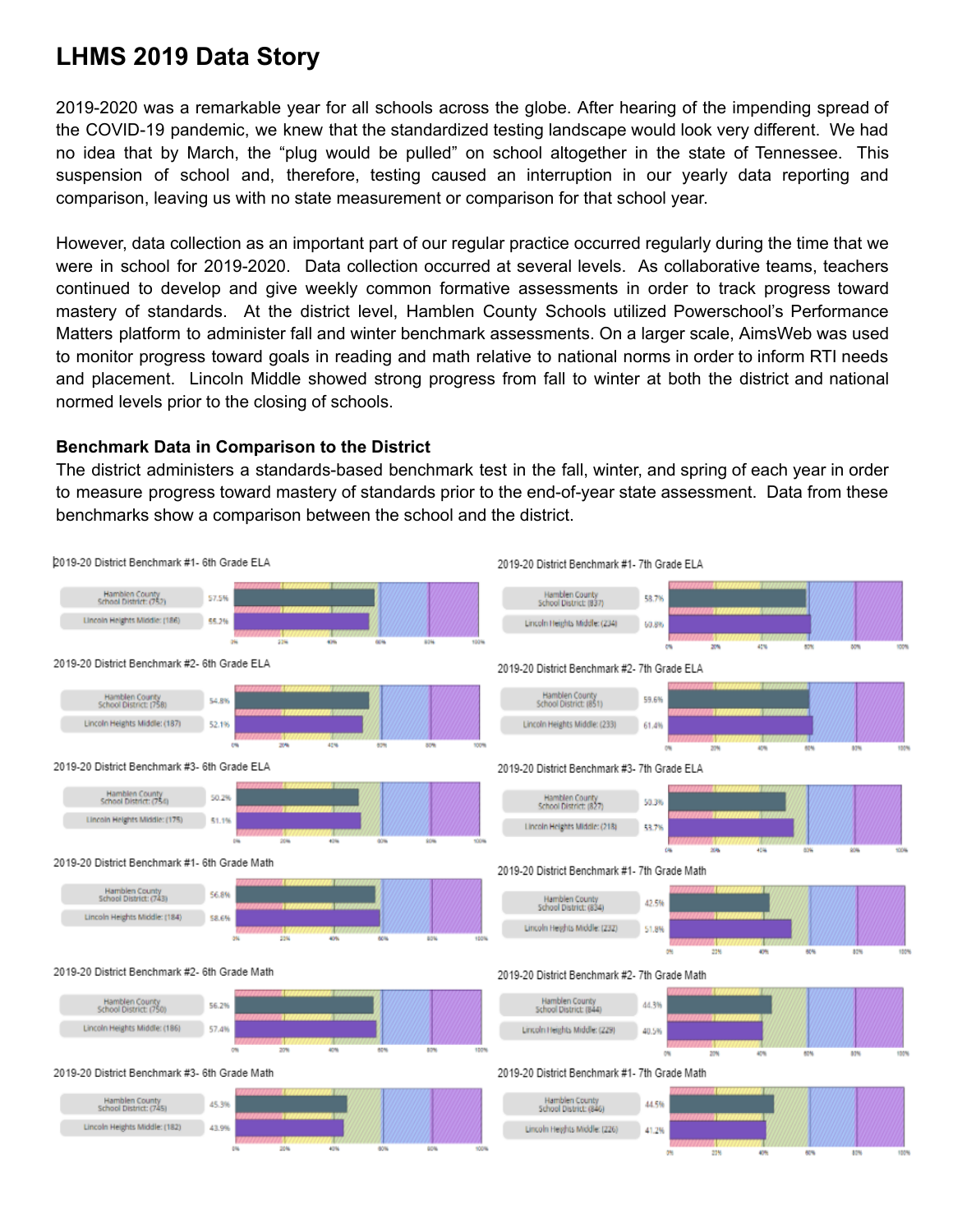

When compared to their peers, LHMS students outperformed the district in 21% of benchmark tests given, and outscored the district in 50% of the areas tested by benchmark 3, indicating progress and growth. Of particular note, 7th grade outperformed the district by 8 percentage points in ELA on benchmark 3, and Algebra students outperformed the district by 28 percentage points. Even when the district edged out the performance of LHMS students, our students were within an average of 2 points of the district, despite having much higher populations of poverty and EL.

Because the benchmark tests were cumulative, the bar for proficiency grew from one administration of the test to the next. Despite this raising of stakes, several subgroups actually raised their percent proficient. Further disaggregation of the Performance Matters data shows that students with disabilities grew in percentage mastery from benchmark 1 to benchmark 2 in both 6th grade math and 8th grade ELA. While English Language Learners grew in 6th, 7th, and 8th grade ELA in 6th and 7th grade math. Students of color (Black, Hispanic, and Native American) not only grew in proficiency from fall to winter, but eventually outperformed their peers.

| Grade | <b>ELA#1</b> | <b>ELA #2</b> | Math #1 | Math #2 |
|-------|--------------|---------------|---------|---------|
| 6th   | 43           | 43            | 41      | 45      |
| 7th   | 49           | 48            | 42      | 33      |
| 8th   | 42           | 44            | 32      | つつ<br>" |

## **2019-2020 Performance Matters Benchmark Tests Students With Disabilities**